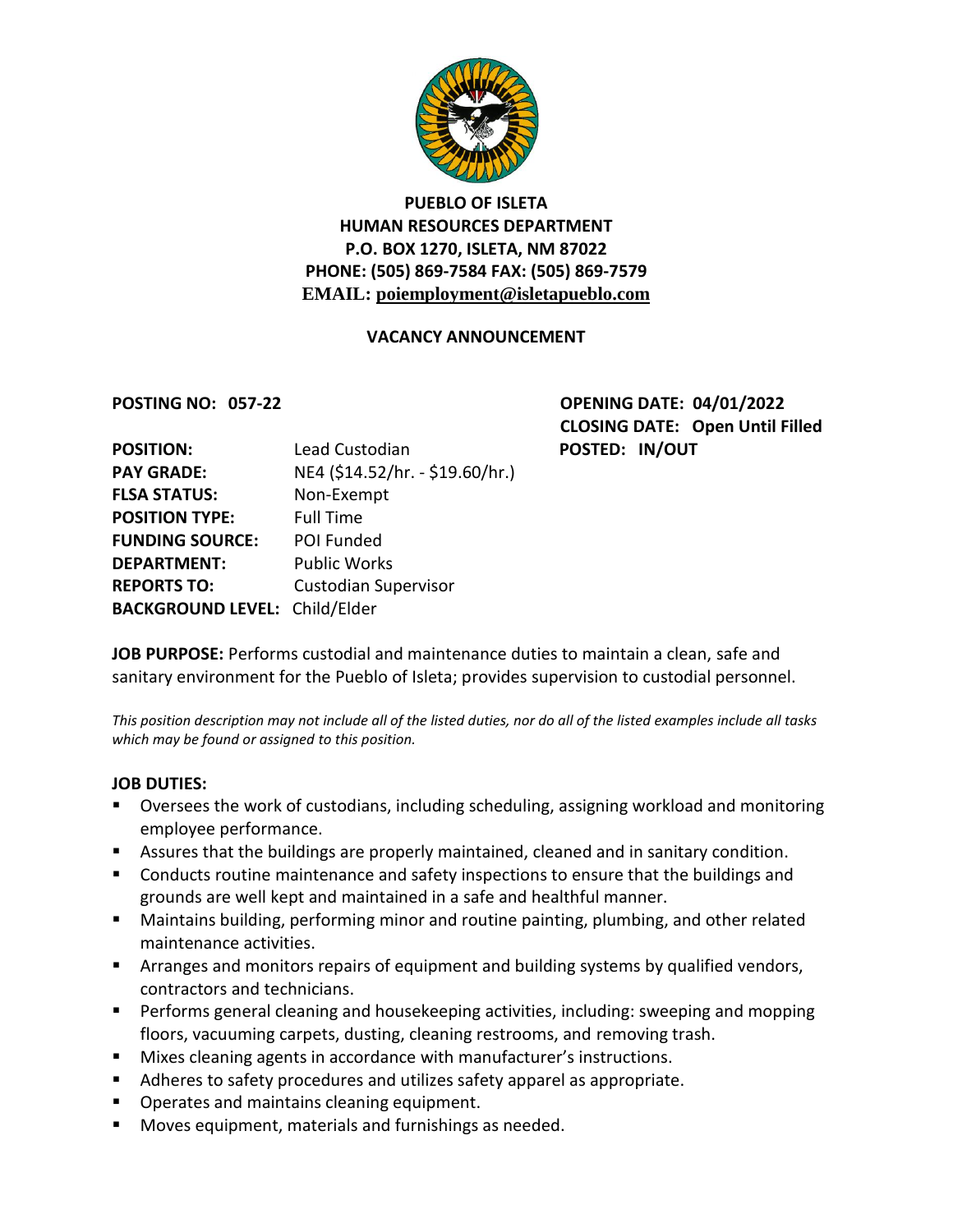- Sweeps sidewalks, picks up trash and cuts weeds around outside of buildings; cleans snow and debris from sidewalks.
- **E** Ensures appropriate stock of janitorial supplies by taking inventories and ordering supplies as needed.
- **Hosts regular staff meetings to ensure communication among staff regarding department**related activities and weekly safety meetings.
- **Assists in maintaining department budget.**
- Maintains confidential information.
- **Performs other duties as assigned.**

## **SUPERVISION RESPONSIBILITIES:**

- **Provides work direction and leadership to custodial personnel within the department.**
- **Trains custodians on personnel on policies and procedures.**

## **MINIMUM QUALIFICATIONS/REQUIREMENTS:**

- High School Diploma/GED.
- **Three years of experience in custodial work.**
- Valid New Mexico driver's license with ability to meet Pueblo of Isleta liability insurance requirements and maintain eligibility for insurance.
- **Must pass background check for position.**
- **Must be able to comply with the Pueblo of Isleta Drug Free Workplace policies.**

# **KNOWLEDGE, SKILL AND ABILITY REQUIREMENTS:**

- Knowledge of safe operation of tools, power tools and grounds keeping equipment.
- Knowledge of grounds keeping, maintenance, and repairs.
- Knowledge of the pueblo community, surrounding areas, and the city of Albuquerque.
- Knowledge of use of maintenance tools, chemicals, cleaners, and disinfectants.
- Knowledge of the methods and practices used in preventive maintenance and repair work.
- Knowledge of occupational hazards and applicable safety practices.
- Skill in the safe operation of power tools and shop equipment.
- Skill in supervising, training, and evaluating assigned staff.
- Skill in the use of cleaning tools, chemicals, cleaners, and disinfectants.
- Ability to learn the methods of cleaning and caring for buildings, grounds, and equipment.
- Ability to communicate effectively, both verbally and in writing.
- Ability to lead the work of others.
- Ability to follow verbal or written instructions.
- Ability to use hand tools and electrical tools.
- Ability to prioritize and accomplish tasks within strict deadlines.
- Ability to interact and maintain good working relationships with individuals of varying social and cultural backgrounds.
- Ability to respond to and remain calm in emergency or crisis situations.

# **PHYSICAL DEMANDS:**

- Stand and walk for up to 8 hours per day.
- Talk, hear, stoop, bend; kneeling, climbing; use hands to handle objects, equipment, controls and reach with arms and hands; carry equipment and supplies.